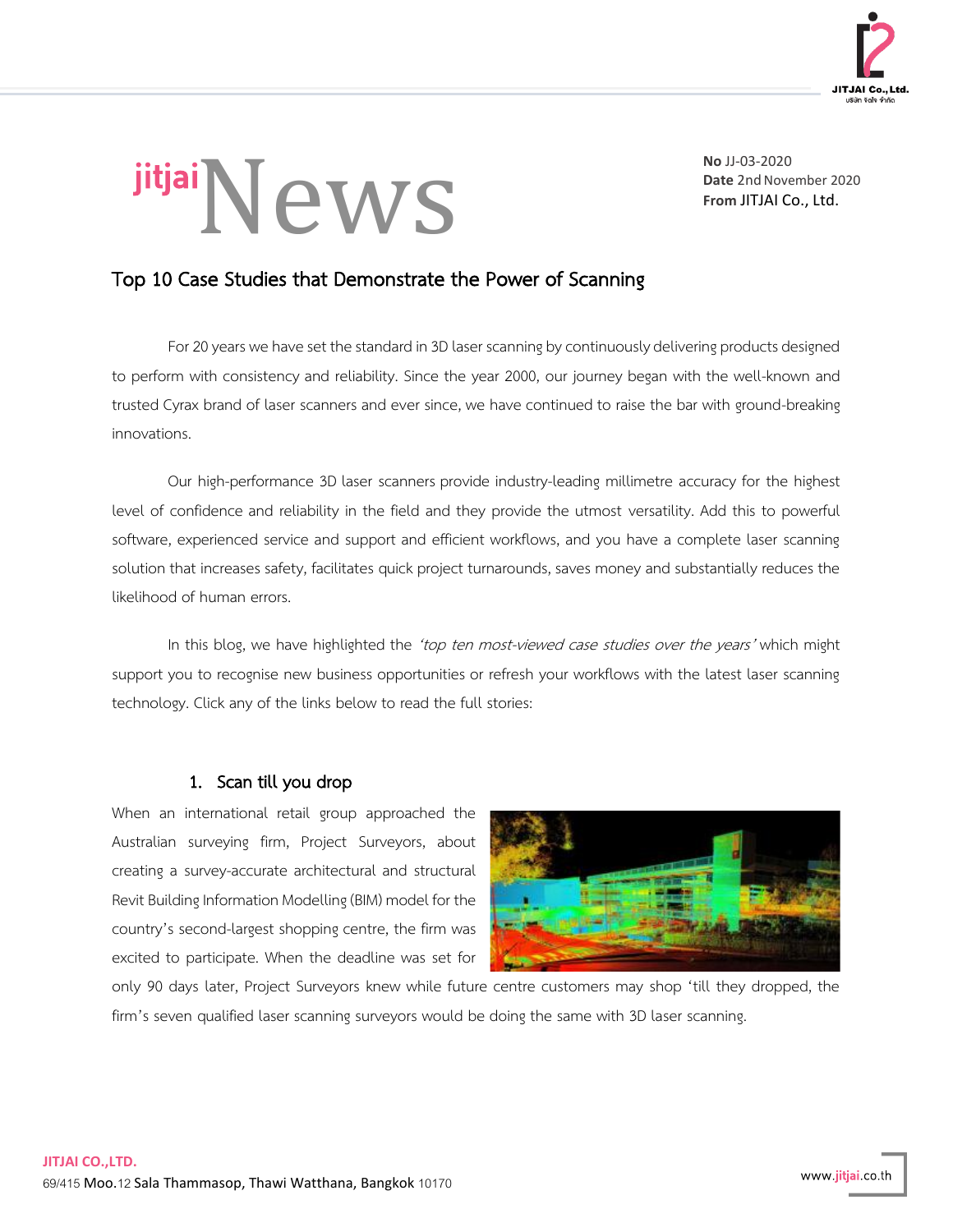

# 2. [Digitalising Frank-Lloyd-Wrights desert laboratory](https://leica-geosystems.com/about-us/news-room/customer-magazine/reporter-84/07-digitalising-frank-lloyd-wrights-desert-laboratory)

Frank Lloyd Wright's Taliesin West was always a place of innovation and exploration, where the architect returned every fall to test the limits of architecture, design, and building. To continue this legacy, the Frank Lloyd Wright Foundation partnered with Leica Geosystems and Multivista to make Taliesin West a universal and

accessible experience, as well as give a new depth of understanding into this unique and ever-evolving site. Using the Leica BLK360 and the Matterport Pro2 3D Camera, [Multivista](https://www.multivista.com/) conducted a series of 3D [digital](http://franklloydwright.org/3DLab/) [imaging](http://franklloydwright.org/3DLab/) laser scans of Wright's winter camp, generating a highly-accurate, fully-detailed, 3D point cloud of the property, along with a high-definition virtual reality model.



## 3. [Merging AR / VR and the BLK360 in a ground-breaking cultural heritage project](https://leica-geosystems.com/about-us/news-room/customer-magazine/reporter-84/03-merging-ar-vr-and-the-blk360-in-a-ground-breaking-cultural-heritage-project)

A collective of augmented reality (AR), virtual reality (VR) and mixed reality (MR) visionaries, programmers and render artists are on a mission to create a digital replicate world to showcase the beauty and history of Central America, starting with the entire country of Guatemala. The Unreality Journeys team and G2



Foundation are pushing the boundaries of laser scanning, AR and VR technology in a not-for-profit cultural heritage project. In this ground-breaking cultural project, Unreality Journeys captures ancient structures created by indigenous communities and their impact of modern society.

## 4. [Plain sailing with 3D plant design](https://leica-geosystems.com/about-us/news-room/customer-magazine/reporter-85/01-plain-sailing-with-3d-plant-design)

Time is money, especially in the shipping and maritime industries. Enhancing productivity while repairing and retrofitting large vessels is crucial as stopping commercial operations is a total financial loss for shipowners. 3D modelling and BIM generated with laser scanning can provide a detailed digital blueprint of a



vessel, increasing productivity during navigation, easing retrofit and improving maintenance. To minimise time spent in the dock, [NautiSCAN3D,](http://www.nautiscan3d.fr/) a company specialised in 3D modelling and measurements, surveyed a 288metre-long passenger ship. This survey helped architects to check for production clashes and to plan retrofit of a scrubber system.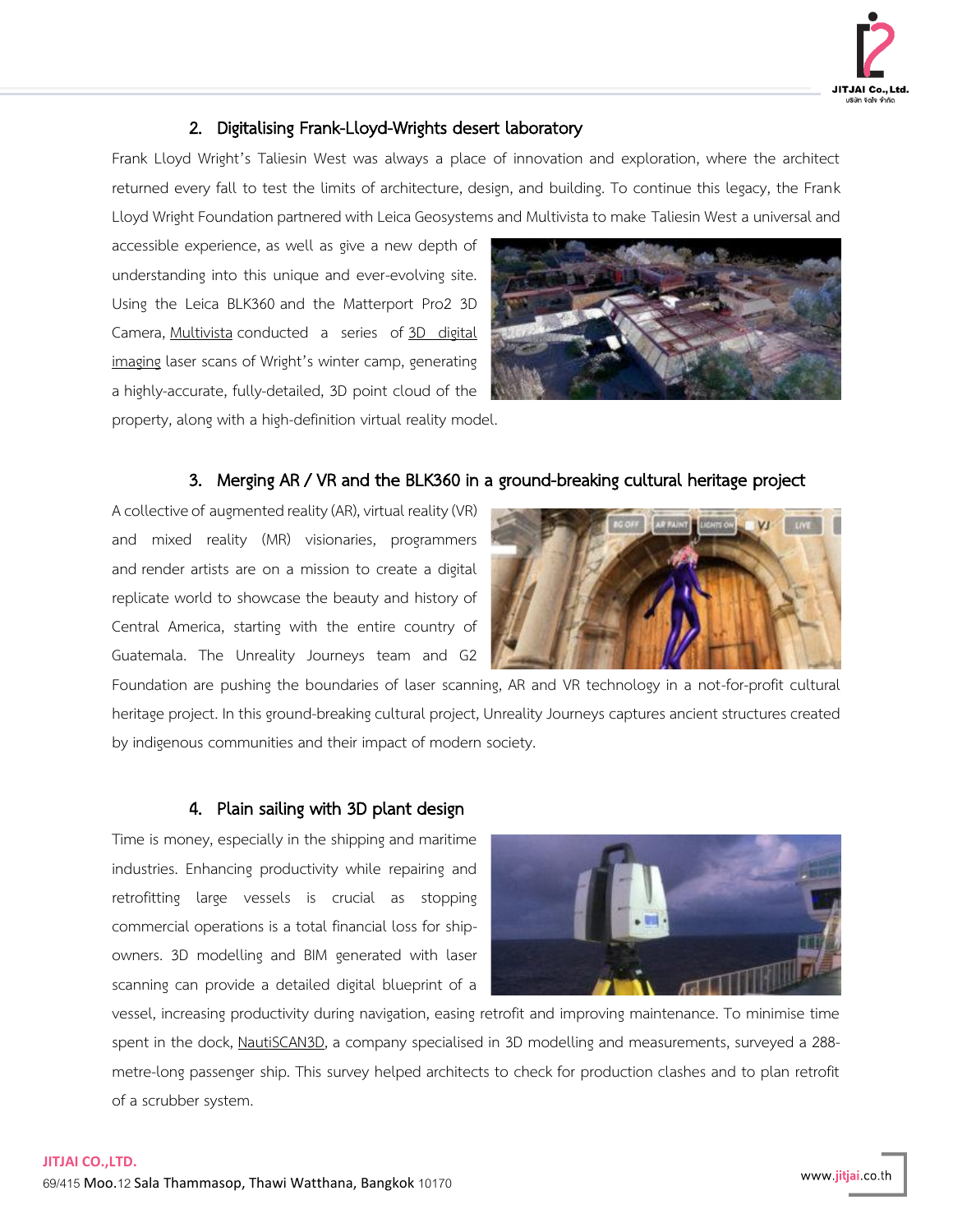

## 5. [From the laser scanner to the office in near real-time](https://leica-geosystems.com/about-us/news-room/customer-magazine/reporter-80/from-the-laser-scanner-to-office-in-near-real-time)

For undisturbed and safe gas delivery, it is important that the network is always in excellent condition. Gasunie, a European operator that provides the transport of natural and green gas in the Netherlands and the northern part of Germany, performs management and maintenance work to the gas transportation networks. When

replacing and maintaining pipes, Gasunie combines multiple Leica Geosystems solutions that make laser scanning data available directly from the field to the customer and subcontractors. Before integrating Leica Geosystems solutions, the time to deliver the as-built situation took quite long – now, a precise as-built model is ready within 24 hours.



## 6. [Reality capture for BIM](https://leica-geosystems.com/about-us/news-room/customer-magazine/reporter-78/reality-capture-for-bim)

BIM has changed the way professionals in the architecture, engineering and construction industries improve



coordination and reduce rework thanks to 3D intelligent models that are accurate, accessible and actionable. Sertogal SL used Leica Geosystems' laser scanning solutions to create a BIM model that will guide the remodelling and expansion of the electrical substation of Mera in the Spanish province of Ourense.

## 7. [Unveiling the tomb of an ancient Egyptian Priest](https://leica-geosystems.com/case-studies/reality-capture/unveiling-the-tomb-of-an-ancient-egyptian-priest)



The digital documentation of heritage sites is a fundamental step to record the actual condition of an archaeological monument and facilitate the decisionmaking of experts for a comprehensive conservation plan. With the help of the Leica BLK360 imaging laser scanner and Leica Cyclone 3D point cloud processing

software, a team of Mexican archaeologists was able to carry out a precise survey of all underground chambers, exterior surroundings and detailed carvings and paintings on the tomb's walls of Egypt's few female pharaohs, Queen Hatshepsut. The digitalisation and restoration of the extensive tomb not only helped preserve the site for future generations but shed light on the queen's reign.